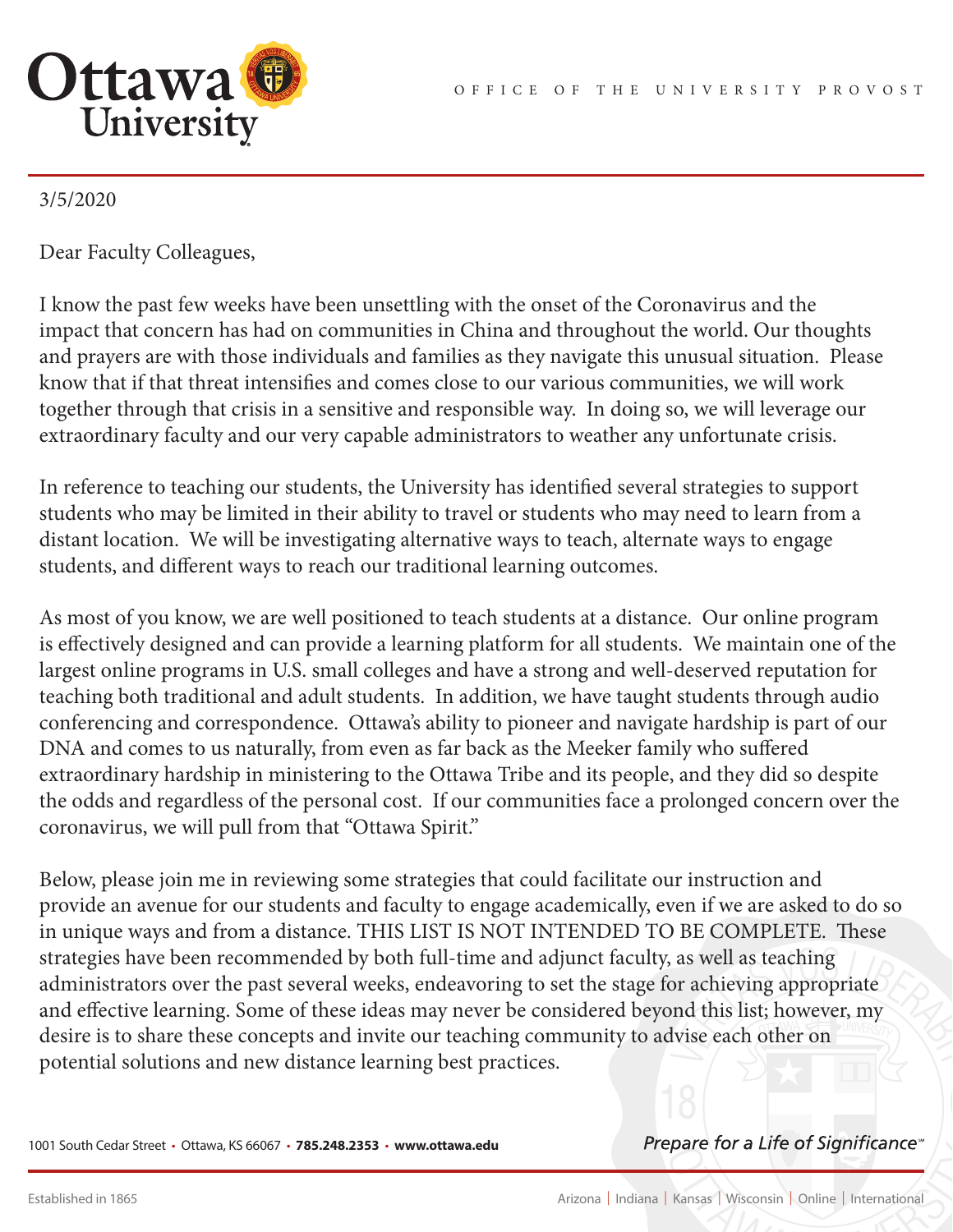As you read through the selected list of strategies below and share your ideas, I will endeavor to post those ideas on our academic portal. I would ask that if students inquire about how Ottawa might function in case we are faced with a Pandemic, let them know we will be there even if our traditional classrooms are transitioned and taught in unique or unusual ways - we will continue to provide our programs. Our students will be well-served and our academic community will do so with the pride of our tradition and mission.

Please take some time to review the list below, add to it, and feel free to share insights on how we might carry these interventions forward. Think through how you might employ some of these concepts and how students might be best served in your discipline with limited or constrained resources. In short order we will narrow and clarify the final selected strategies to guide any University-wide intervention if needed. I look forward to your direct feedback and partnership in continuing our work together to serve our students.

I appreciate all that you have already done for our community of learners and your support in meeting any challenges in the future.

Septemies

Dr. Terry Haines, University Provost

-------------------------------------- If Ottawa University identifies an inevitable Pandemic, in which Ottawa must modify the way it teaches courses, the following solutions may be considered. New and creative ideas are welcome, but at the appropriate time the University, in cooperation with the University faculty, may employ some or all of the following strategies to teach our students:

**Academic-Related Instruction Considerations** (Not intended to be a complete solution and issues not in priority order):

1. Faculty will need advanced notification concerning strategies and instructions as soon as possible to foster planning and practice.

2. If an emergency is identified, faculty will be encouraged to take home teaching related materials as needed.

3. Some Faculty might find the utilization of Blackboard and other open repositories such as Google drive, Dropbox, or other cloud resources helpful for course strategies.

4. Faculty will be asked if they feel prepared and willing to volunteer to train other faculty on utilization of Blackboard or related Internet resources.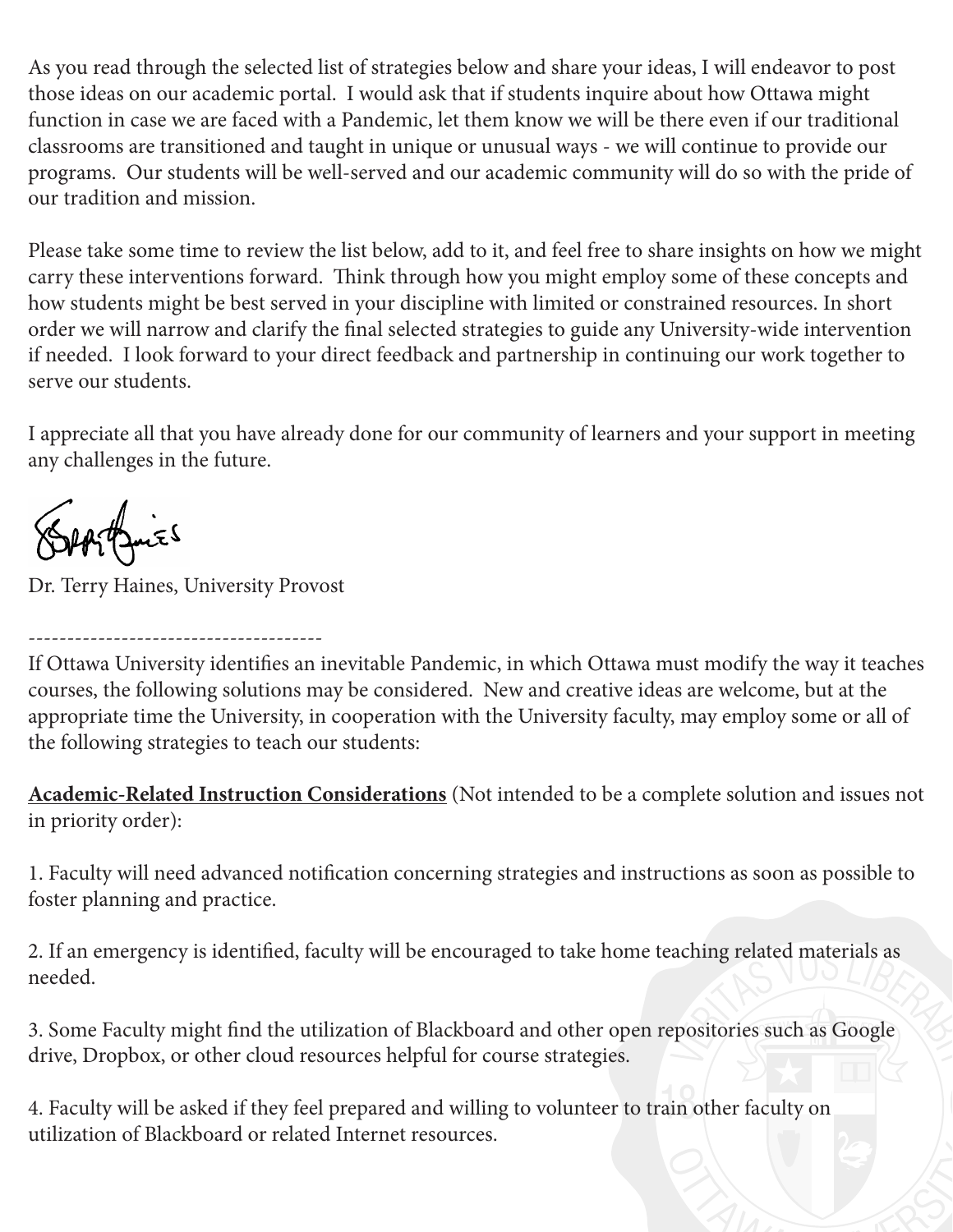5. The University will prepare "teaching rooms" that are designed to record lectures for distribution and archive.

6. If necessary, faculty and general personnel will be provided protocol for campus access and student engagement as needed.

7. Exams may need to be transitioned to more convenient or distance-learning structure, including live proctoring during exams through Zoom.

8. In case of an emergency, Faculty should anticipate developing limited lesson plans for at least 2-3 weeks in preparation for the unanticipated need to assign substitute teachers.

9. In reference to term transition, the University would need to communicate to faculty new policies or procedures for upcoming terms and do so in a timely fashion.

10. The University should endeavor to schedule additional workshops on Blackboard course development for general faculty training.

11. Online courses should continue as scheduled.

a. If necessary, curriculum designers within OU's online program could make arrangements to work from home.

12. Faculty should be asked immediately how they would prefer their ground courses transitioned to the following (shown in order of most efficient option):

a. Audio (Classes meet as scheduled but meet over the telephone via audio conference call. Document transactions and assignment submissions can be handled through e-mail)

b. Zoom (Classes meet as scheduled but meet through video ZOOM via video conference call. Document transactions and assignment submissions can be handled through e-mail. **CAUTION:** Zoom is notorious for audio problems and connectivity issues.)

c. Online courses require some level of content "loading," as well as training for both faculty and students. The minimum management of content includes syllabi, announcements, discussion questions, handouts, assignment reception methodology, and general resources.

d. Teaching through Correspondence: Correspondence should be used as a last resort, unless used for transport of documents or assignments. Logistics for US Mail are quite significant and not timely.

13. Lectures: Faculty can continue to provide lectures through Zoom at regularly scheduled times. Recordings can be made to serve as a continuing resource for students. Student questions can be